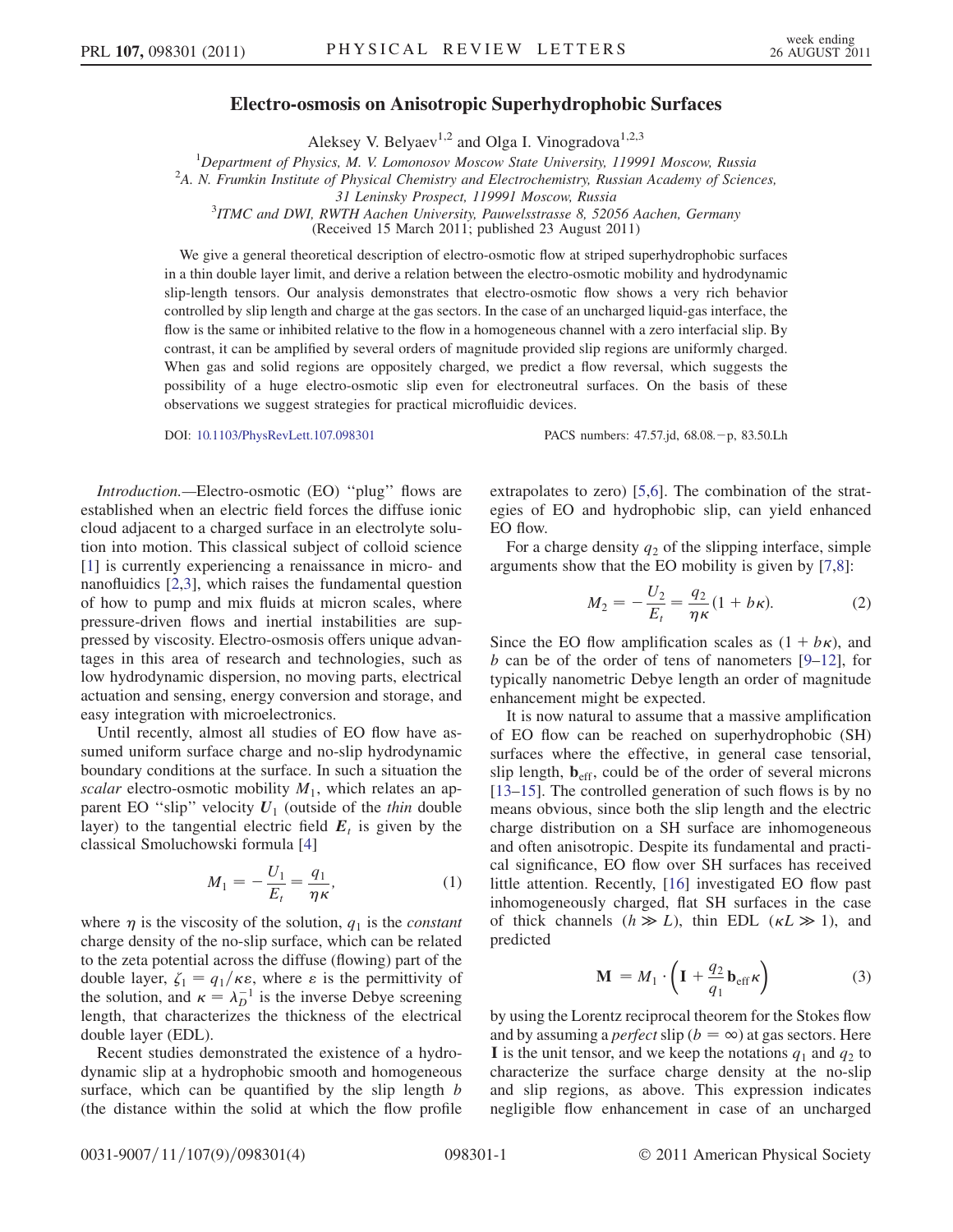liquid-gas interface (which has been confirmed by later studies [[17](#page-3-13),[18](#page-3-14)]), and shows that surface anisotropy generally leads to a tensorial EO response.

In this Letter, a general situation of EO flow past SH surfaces with patterns of arbitrary *partial* slip, is considered (Fig. [1\)](#page-1-0). Our focus is on the canonical EO geometry of a thick parallel-plate channel with a two-component (no-slip and slip) coarse texture, varying on scales larger than the EDL thickness.

General theory.—To highlight the effect of anisotropy, we focus on an idealized, flat, periodic, charged, striped SH surface in the Cassie state, sketched in Fig. [1,](#page-1-0) where the liquid-solid interface has no slip  $(b_1 = 0)$  and the liquidgas interface has a partial slip ( $b_2 = b$ ,  $0 \le b \le \infty$ ). As a simple estimate, lubricating gas sectors of height  $e$  with viscosity  $\eta_g$  much smaller than  $\eta$  [\[19\]](#page-3-15) have a local slip length  $b_2 \approx e(\eta/\eta_g) \approx 50e$ , which can reach tens of  $\mu$ m. Let then  $\phi_1$  and  $\phi_2 = \delta/L$  be the area fractions of the solid and gas phases with  $\phi_1 + \phi_2 = 1$ . Pressure-driven flow past such stripes has been shown to depend on the direction of the flow, and the eigenvalues of the slip-length tensor [\[20\]](#page-3-16) read [[21](#page-3-17)]

<span id="page-1-2"></span>
$$
b_{\text{eff}}^{\parallel} \simeq \frac{L}{\pi} \frac{\ln[\sec(\frac{\pi \phi_2}{2})]}{1 + \frac{L}{\pi b} \ln[\sec(\frac{\pi \phi_2}{2}) + \tan(\frac{\pi \phi_2}{2})]},\tag{4}
$$

$$
b_{\text{eff}}^{\perp} \simeq \frac{L}{2\pi} \frac{\ln[\sec(\frac{\pi\phi_2}{2})]}{1 + \frac{L}{2\pi b} \ln[\sec(\frac{\pi\phi_2}{2}) + \tan(\frac{\pi\phi_2}{2})]}.
$$
 (5)

<span id="page-1-1"></span>These expressions depend strongly on a texture period L. When  $b/L \ll 1$  they predict the area-averaged isotropic slip length,  $b_{\text{eff}}^{\perp,\parallel} \approx \phi_2 b$ . When  $b/L \gg 1$ , expressions [\(4\)](#page-1-1) and ([5\)](#page-1-2) take the form

$$
b_{\text{eff}}^{\perp} \simeq \frac{L}{2\pi} \ln \left[ \sec \left( \frac{\pi \phi_2}{2} \right) \right], \qquad b_{\text{eff}}^{\parallel} \simeq 2b_{\text{eff}}^{\perp}, \qquad (6)
$$

that coincides with results obtained for the perfect slip  $(b = \infty)$  stripes [[22](#page-3-18)].

<span id="page-1-0"></span>

FIG. 1 (color online). (a) Sketch of the superhydrophobic effective slippage effect on the EO flow. The real situation is approximated by a periodic cell of size  $L$ , with patterns of charges and flow boundary conditions. (b) Illustration of tensorial EO response:  $\theta = \pi/2$  corresponds to transverse stripes, whereas  $\theta = 0$  to longitudinal stripes.

The EO mobility is represented by  $2 \times 2$  matrices diagonalized by a rotation [\[18\]](#page-3-14). By symmetry, the eigendirections of M correspond to longitudinal  $(\theta = 0)$  and transverse ( $\theta = \pi/2$ ) alignment with the applied electric field (Fig. [1](#page-1-0)), so we need only to compute the eigenvalues,  $M^{\parallel}$  and  $M^{\perp}$ , for these cases.

We consider a semi-infinite electrolyte in the region  $y > 0$  above a patterned surface at  $y = 0$  subject to an electric field,  $E_t = E_t \hat{x}$ , in the x direction. For nanoscale patterns ( $L < 1 \mu$ m), we can neglect convection ( $Pe \ll 1$ for a typical ionic diffusivity D), so that  $\psi(x, y, z)$  is independent of the fluid flow [[23](#page-3-19)]. We also assume a weak field  $(|E_t|L \ll |\psi|)$  and a weakly charged surface  $(|\psi| \ll k_B T/(ze) = 25/z$  mV) for a z:z electrolyte, so that  $\psi$  satisfies the Debye-Hückel equation with a boundary condition of prescribed surface charge,

$$
\nabla^2 \psi = \kappa^2 \psi, \qquad \varepsilon \partial_y \psi = -q(x, 0, z). \tag{7}
$$

<span id="page-1-3"></span>The fluid flow satisfies Stokes' equations with an electrostatic body force

$$
\eta \nabla^2 \mathbf{u} = \nabla p + \varepsilon \kappa^2 \psi E_t \hat{\mathbf{x}}, \qquad \nabla \cdot \mathbf{u} = 0,
$$
 (8)

with the boundary conditions at  $y = 0$ 

$$
\mathbf{u}_t = b(x, z)\partial_y \mathbf{u}_t, \qquad \hat{\mathbf{y}} \cdot \mathbf{u} = 0,
$$
 (9)

where  $u_t = u\hat{x} + w\hat{z}$  is the lateral, and  $v = \hat{y} \cdot u$  is normal to the surface velocities. We also neglect surface conduction (which tends to reduce EO flow) compared to bulk conduction ( $Du \ll 1$ ) [\[23\]](#page-3-19). Far from the surface,  $v \to \infty$ , u approaches the EO slip velocity  $E = -\mathbf{M} \cdot E_t$  and

$$
\psi \to 0, \qquad \partial_y u \to 0. \tag{10}
$$

For a longitudinal configuration only the velocity component parallel to  $E_t = E_t \hat{x}$  remains. In case of transverse to applied field stripes, normal velocity  $v \cdot \hat{v}$  does not vanish due to mass conservation condition in [\(8](#page-1-3)), which can significantly modify the EO flow. Rigorous calcula-tions [\[23\]](#page-3-19) allow one to find exact solutions for  $U^{\parallel,\perp}$ , and thus obtain the eigenvalues of the EO mobility tensor:

$$
M^{\parallel, \perp} = M_1 \bigg( b_{\text{eff}}^{\parallel, \perp} \frac{q_2 - q_1 + q_2 \kappa b}{q_1 b} + 1 \bigg), \qquad (11)
$$

where the effective slip lengths are given by Eqs. [\(4](#page-1-1)) and ([5](#page-1-2)). The flow is thus anisotropic and there is a simple relationship between the EO mobility and hydrodynamic slip-length tensors [\[24\]](#page-3-20)

<span id="page-1-4"></span>
$$
\mathbf{M} = M_1 \cdot \left[ \mathbf{I} + \frac{\mathbf{b}_{\text{eff}}}{b} \left( \frac{q_2}{q_1} (1 + \kappa b) - 1 \right) \right]. \tag{12}
$$

In the limit of  $b/L \gg 1$  the general expression transforms<br>to Eq. (3) When  $b/L \ll 1$  we get isotropic EQ flow to Eq. [\(3](#page-0-0)). When  $b/L \ll 1$  we get isotropic EO flow

$$
M = \phi_1 M_1 + \phi_2 M_2. \tag{13}
$$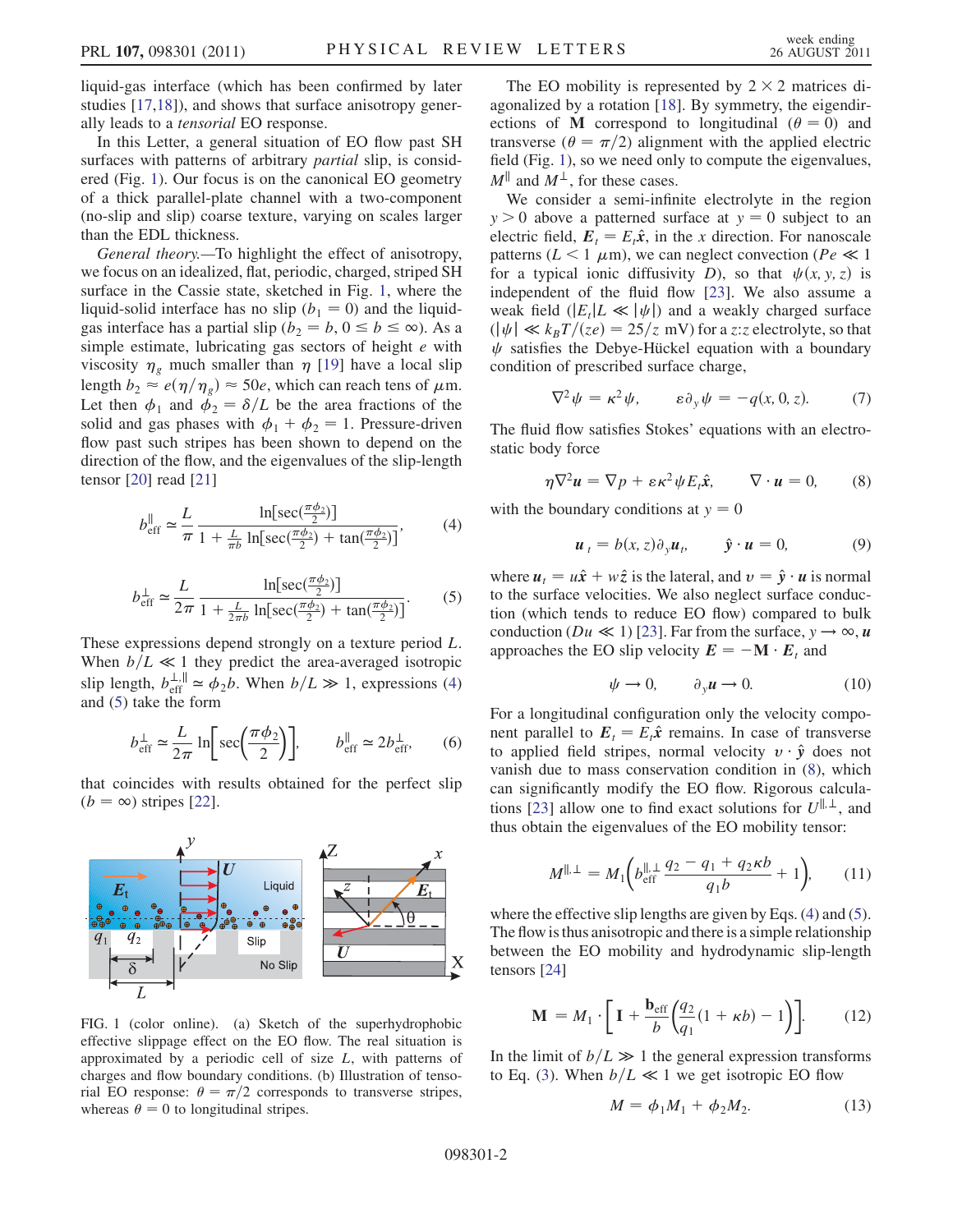Discussion.—To demonstrate examples of very rich and unusual fluid behavior at the SH surface it is instructive to consider some limiting cases of Eq. [\(12\)](#page-1-4) with different values of  $q_1$  and  $q_2$ . The results (shown in Fig. [2\)](#page-2-0) are somewhat remarkable. We see, in particular, that if the gas area is uncharged, the EO flow related then only to the charge  $q_1$  on the solid-liquid interface is generally inhibited as compared with a homogeneous, solid no-slip surface with uniform charge density [see Fig.  $2(a)$ ]

$$
\mathbf{M} = M_1 \cdot \left[ \mathbf{I} - \frac{\mathbf{b}_{\text{eff}}}{b} \right]. \tag{14}
$$

<span id="page-2-2"></span>We remark and stress that in contrast to common expectations, the situation described by Eq. [\(14\)](#page-2-2) corresponds to  $M^{\parallel} \leq M^{\perp}$ ; i.e., the maximal directional mobility is attained in a transverse, and minimal—in the longitudinal direction [\[26\]](#page-3-21). When  $b/L \ll 1$  we simply get  $M = \phi_1 M_1$ . In other words, the (isotropic) EO mobility shows no manifestation of the slip, being equal to the surface averaged velocity generated by no-slip regions. This result coincides with what is expected for hydrophilic uncharged sectors. In the limit of  $b/L \gg 1$  this inhibition becomes<br>negligibly small, and we obtain the simple results of negligibly small, and we obtain the simple results of [\[16](#page-3-12)[,18\]](#page-3-14), where EO mobility becomes equal to  $M_1$  regardless of the orientation or area fraction of the slipping stripes. These results suggest that although the absence of the screening cloud near the gas region tends to inhibit the effective EO slip, the hydrodynamic slip acts to suppress this inhibition.

<span id="page-2-0"></span>

<span id="page-2-1"></span>FIG. 2. Eigenvalues of normalized EO mobility. Solid curves represent longitudinal, and dashed—transverse alignment of stripes with electric field.  $M^{||,\perp}/M_1$  vs amplitude of the local slip  $b/L$  for (a) uncharged slip areas ( $q_2 = 0$ ,  $\phi_2 = 0.5$ , 0.45,  $\kappa L = 10^3$ ) and (c) oppositely charged slip and no-slip areas<br>  $(a_2 = -a, \phi_2 = 0.35, \psi I = 10^2, M^{\parallel, \perp} / M$ , plotted against (d)  $\kappa L = 10^2$ ), (b) uniform charge distribution ( $q_2 = q_1$ ;  $\phi_2 =$  $(q_2 = -q_1, \phi_2 = 0.35, \kappa L = 10^2)$ .  $M^{\parallel, \perp}/M_1$  plotted against (d)<br>the fraction of gas sectors  $(h/L = 0.1, q_2 = -q, \kappa L = 10^2)$ the fraction of gas sectors  $(b/L = 0.1, q_2 = -q_1, \kappa L = 10^2)$ .

The situation is very different if the slipping interface carries some net charge, which is not an unreasonable assumption [\[27\]](#page-3-22). To gain some insight into the possible EO flow enhancement, we consider first the case of uniform surface charge  $q_1 = q_2$ , where Eq. ([12](#page-1-4)) gives

$$
\mathbf{M} = M_1 \cdot [\mathbf{I} + \kappa \mathbf{b}_{\text{eff}}], \tag{15}
$$

<span id="page-2-3"></span>which might be seen as a natural tensorial analog of Eq. ([2](#page-0-1)). Figure [2\(b\)](#page-2-1) includes theoretical results calculated with Eq. [\(15\)](#page-2-3) for a geometry of stripes, and is intended to demonstrate that the flow is truly anisotropic and can exhibit a large enhancement from effective hydrodynamic slip, possibly by several orders of magnitude. We stress that such an enhancement is possible even at a relatively low gas fraction, i.e., when  $\mathbf{b}_{\text{eff}}$  is relatively small [but the amplification factor,  $(I + \kappa \mathbf{b}_{eff})$ , might be huge]. Also note that in this situation  $M^{\parallel} \geq M^{\perp}$ ; i.e., the fastest (slowest) direction can correspond only to longitudinal (transverse) stripes.

An interesting scenario is expected for oppositely charged solid and gas sectors. If  $q_1 = -q_2$ , then Eq. [\(12\)](#page-1-4) transforms to

$$
\mathbf{M} = M_1 \cdot \left[ \mathbf{I} - 2 \frac{\mathbf{b}_{\text{eff}}}{b} - \kappa \mathbf{b}_{\text{eff}} \right],\tag{16}
$$

which for  $b/L \ll 1$  simply gives  $M = M_1[\phi_1 - \phi_2(1 + \kappa b)]$ .<br>The calculation results for this situation are presented in The calculation results for this situation are presented in Fig. [2\(c\),](#page-2-1) and suggest a very rich fluid behavior. We see, in particular, that inhomogeneous surface charge can induce EO flow along or opposite to the field, depending on the fraction of the gas area as shown in Fig. [2\(d\).](#page-2-1) Already a very small fraction of the gas sectors would be enough to reverse the effective EO flow. Another striking result is that an electro-neutral surface  $(\phi_1q_1 + \phi_2q_2 = 0)$  can generate an extremely large EO slip. With our numerical example this corresponds to  $\phi_2 = 0.5$ . In other words, a superhydrophobic surface of average positive charge or even zero charge can induce an EO flow (different for longitudinal and transverse to applied field stripes) in the direction of the applied field as if it is uniformly and



<span id="page-2-4"></span>FIG. 3. The ratio of EO velocity components,  $|U_z/U_x|$ , (at  $\phi_2 = 0.5$ ,  $\kappa L = 10^2$ ) as a function of (a) angle  $\theta$  at  $\frac{b}{L} = 10^2$ <br>and (b) local slip length at the optimal angle  $\theta$ . From top to and (b) local slip length at the optimal angle  $\theta$ . From top to bottom  $q_2/q_1 = 2, 1, 0.5$ .